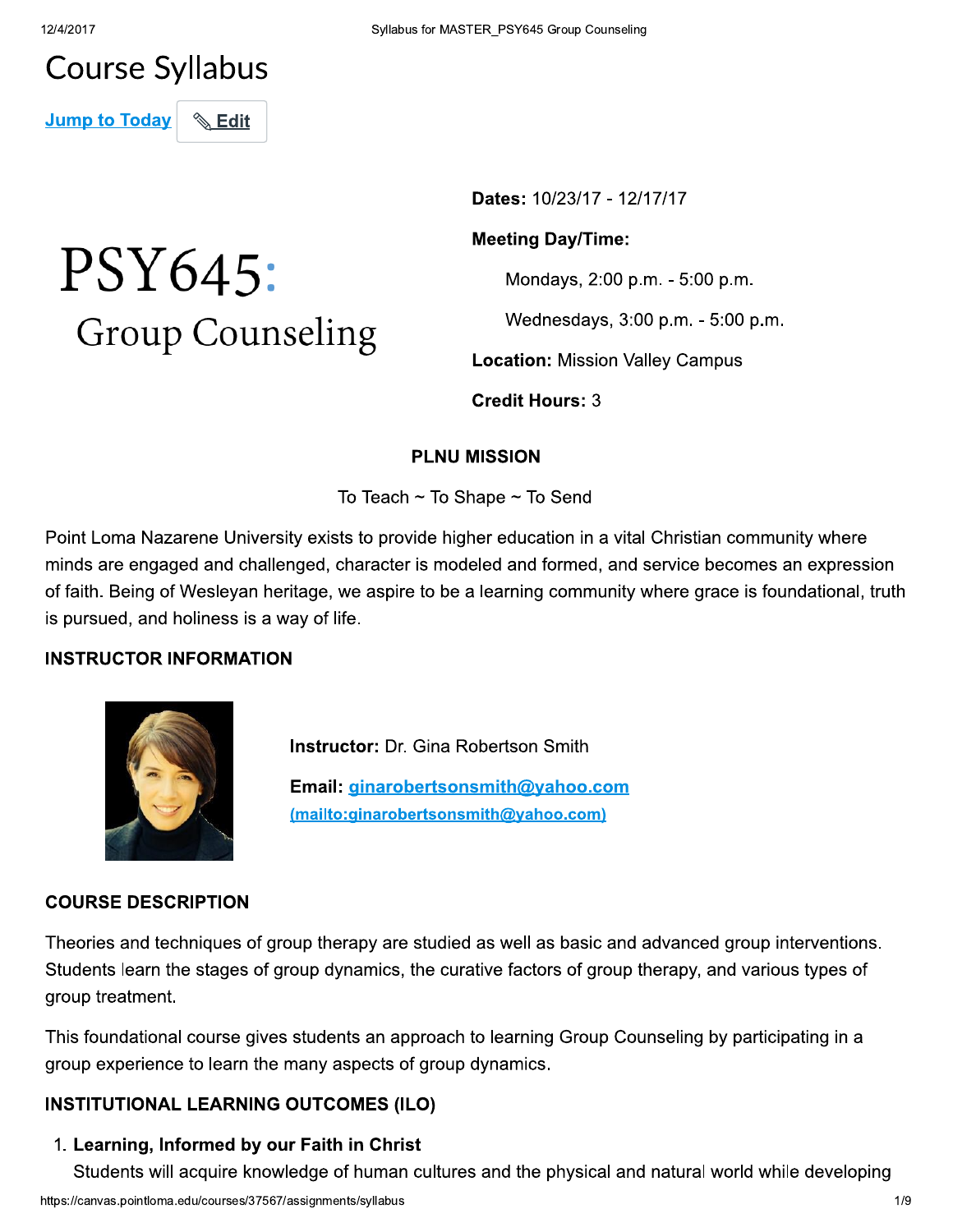skills and habits of the mind that foster lifelong learning.

#### 2. Growing, In a Christ-Centered Faith Community

Students will develop a deeper and more informed understanding of others as they negotiate complex professional, environmental and social contexts.

3. Serving, In a Context of Christian Faith Students will serve locally and/or globally in vocational and social settings.

# **PROGRAM LEARNING OUTCOMES (PLO)**

- 1. Students will articulate a clear, accurate understanding of their professional identity as either an LMFT, LPCC, or both.
- 2. Students will demonstrate knowledge of the fundamental domains in their selected area of specialization, in professional clinical counseling (i.e., foundations; counseling prevention, and intervention, diversity and advocacy; assessment; research and evaluation; and diagnosis) or marriage and family therapy (i.e., human development, family dynamics, systemic thinking, interactional theories, traditional and contemporary marriage and family theories, and research and cultural context).
- 3. Students will demonstrate the ability to apply relevant research and evaluation models in practice of clinical counseling.
- 4. Students will demonstrate skills and practices of clinical counseling in the delivery of mental health services (e.g., assessment, diagnosis, treatment, termination, documentation, and ethical practice).
- 5. Students will deliver mental health services with multicultural competence and sensitivity.
- 6. Students will demonstrate ability to integrate faith with clinical counseling practice in clinically appropriate, culturally sensitive, and ethical manner.

# **COURSE LEARNING OUTCOMES**

This course is designed to prepare students to meet the licensure standards in Clinical Mental Health programs as a clinically competent group counselor. This will be achieved by preparing the student to demonstrate required knowledge pertaining group counseling skills.

- 1. Identify and apply theories of group dynamics to their own personal experience theories of multicultural counseling, identity development, and social justice.
- 2. Examine attitudes, beliefs, understandings, and acculturative experiences of group members.
- 3. Evaluate counseling situations based on Biblical standards and that promotes appreciation of diversity.
- 4. Examine counselors' roles in developing self-awareness, promoting social justice, advocacy and conflict resolution, that promote optimal wellness for the whole person in group process.
- 5. Begin to develop a professional identity and its associated responsibilities based the student's chosen emphasis (populations students are competent to serve).
- 6. Demonstrate appropriate graduate research and writing skills (including APA style) through papers and presentation associated with the group counseling process.

# **GROUND-RULES OF THE COURSE**

Together we will create a dynamic learning environment where:

1. Learning is challenging but safe.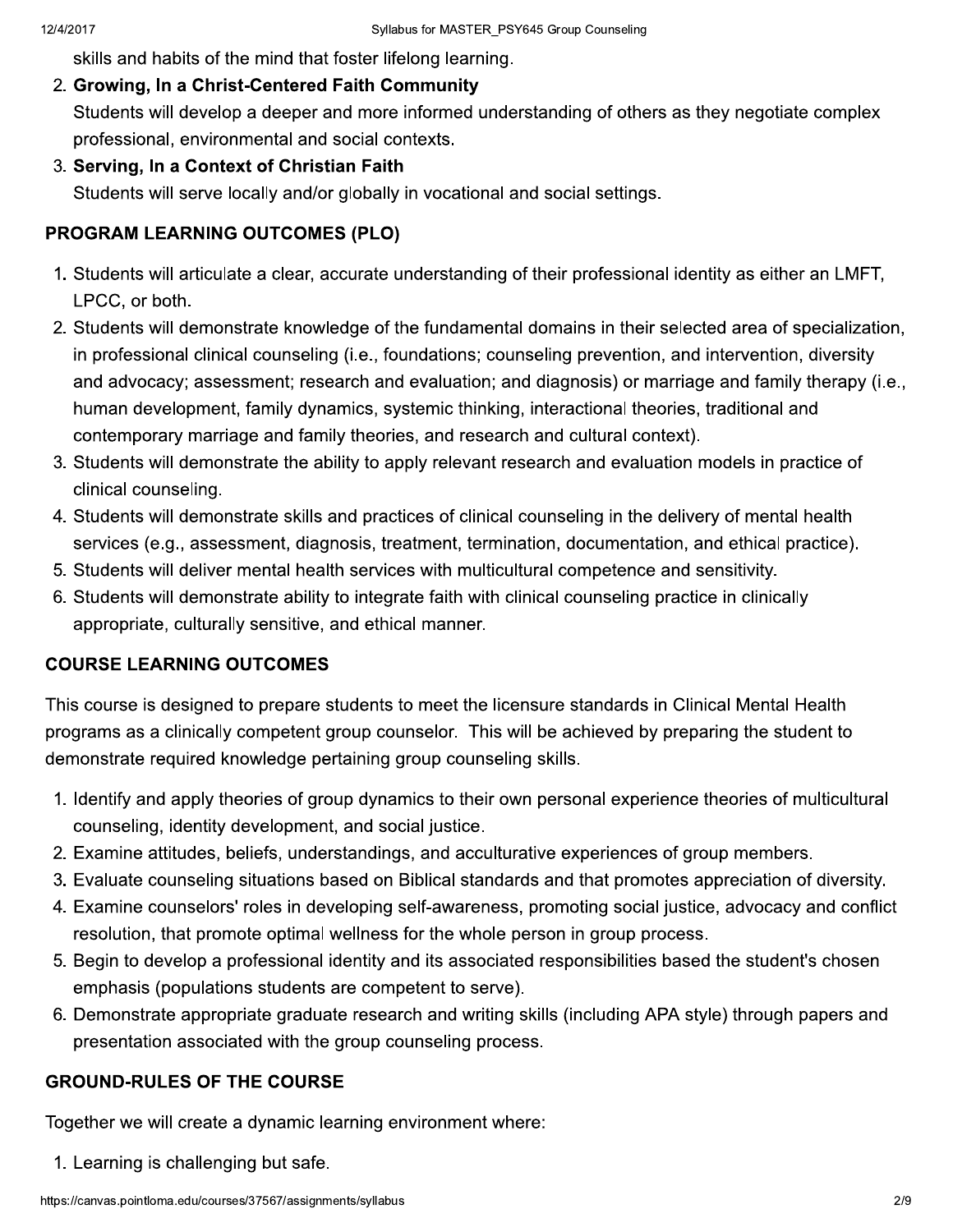- 2. Learning is experiential and active.
- 3. Communication is open. . . opposing viewpoints are welcomed.
- 4. All are learners and all are teachers. . . we will learn from each other.
- 5. Mistakes are okay. . . this is a no-quilt, no-blame zone.
- 6. The point is to learn and grow. . . grades are a by-product and not the goal.
- 7. Integrity and honesty are expected.
- 8. Confidentiality is expected.

#### **CREDIT HOUR INFORMATION**

It is anticipated that students will spend a minimum of 37.5 participation hours per credit hour on their course work. As a graduate course, students can expect the work in this class to be significant, and students should plan on spending up to 15-20 hours a week engaged in the course. The estimated time expectations for this course are shown below:

| <b>Assignments</b>                                  | <b>Pre-Course</b><br><b>Hours</b> | <b>Course</b><br><b>Hours</b> | <b>Post-Course</b><br><b>Hours</b> |
|-----------------------------------------------------|-----------------------------------|-------------------------------|------------------------------------|
| Group Participation (F2F sessions)                  |                                   | 48                            |                                    |
| Reading                                             |                                   | 26                            |                                    |
| <b>Writing/Reflection Papers</b>                    |                                   | 30                            |                                    |
| Other Assignments and Learning<br><b>Activities</b> |                                   | 15                            |                                    |
| Quizzes                                             |                                   | 15                            |                                    |
| <b>TOTAL HOURS</b>                                  |                                   | 134                           |                                    |

#### **COURSE ASSIGNMENTS**

- 1. Canvas Journal Questions: The course text and lecture materials have been supplemented with questions designed to personalize the material covered in class. It is expected that course material will be read before the scheduled lecture so that informed and lively discussion may be the primary focus of class meetings. Journal questions may also be utilized for class discussion, so please attempt to complete your thoughtful responses prior to class.
- 2. Reflection Papers: Write a reflection paper each week. Some things you might include are: themes of group experience, issues of conflicting identities, what personal experiences of differing identities exist for you and how might they impact your counselor identity. Since these are your reflections, you may use first person in this paper (APA formatting, no title page or abstract needed).
- 3. Research Papers: There will be four papers in the course that require additional research or reflection: Family Tree Analysis Paper, Transference Experience Paper, Family of Origin Paper, and the Group **Experience Reflection Paper.**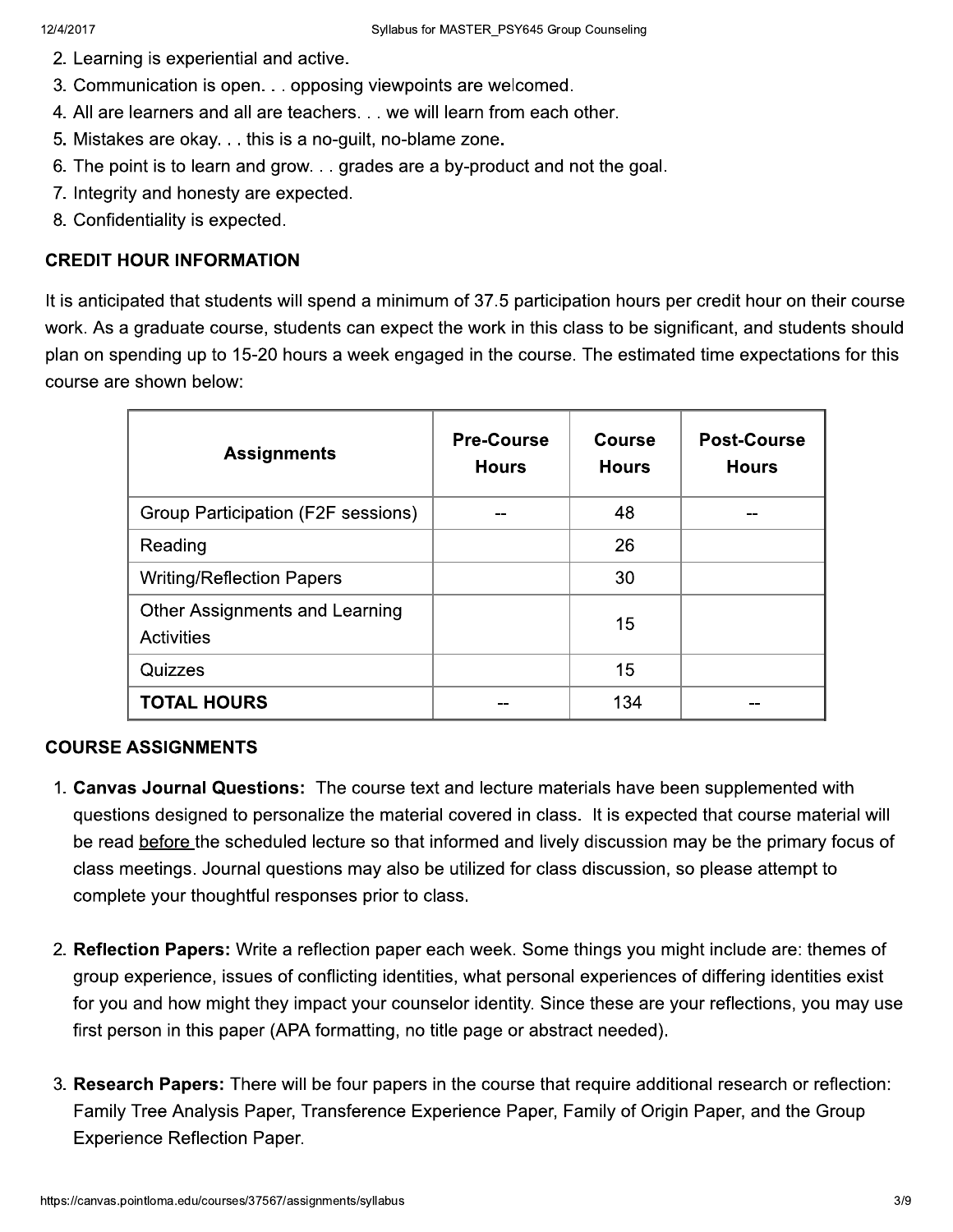4. Quizzes: Quizzes will be essay. They will not be cumulative. Quizzes will include assigned reading and will reflect on the group process.

#### **REQUIRED TEXTS AND RECOMMENDED RESOURCES**

Yalom, Irvin D. (2005). The Theory and Practice of Group Psychotherapy (5th ed.) New York, NY: Basic Books Publishing.

#### **Additional Readings**

American Psychological Association. (2010). Publication Manual of the American Psychological Association, 6<sup>th</sup> Edition. Washington, DC: American Psychological Association.

Carnes, Patrick. (2012). A Gentle Path through the Twelve Steps: The Classic Guide for All People in the Process of Recovery. Center City, MN: Hazeldon Publishing.

Disclaimer: The above resources provide information consistent with that required by state licensing boards in the class subject area. Point Loma Nazarene University does not necessarily endorse specific religious, philosophical, or political positions found in these resources.

#### **APA Papers**

All papers written in the Graduate Counseling program should be in APA style. Here are some helpful websites to help you write and format your paper:

- APA Style Essentials Prof. Degelman Vanguard University (http://www.vanguard.edu/psychology/faculty/douglas-degelman/apa-style/)
- Downloadable APA Style Helper: APA for Psychology (http://www.docstyles.com/apaguide.html)
- **Psychology with Style: A Hypertext Writing Guide** (http://www.uwsp.edu/psych/APA4b.htm)
- The OWL at Purdue: APA Style (https://owl.english.purdue.edu/owl/section/2/10/)

All papers should include the following sections unless indicated otherwise:

- 1. Title page
- 2. Abstract
- 3. Main body with headings
- 4. Reference page

Please check the APA Manual or the websites for further formatting helps.

#### **ASSESSMENT AND GRADING**

#### **Grading Points**

| <b>Assignments</b>                | <b>Points</b> |
|-----------------------------------|---------------|
| Canvas Journal Questions 6@25 pts | 150           |
| Quizzes 7@30_pts                  | 210           |
| Weekly Reflections $7@20$         | 140           |
|                                   |               |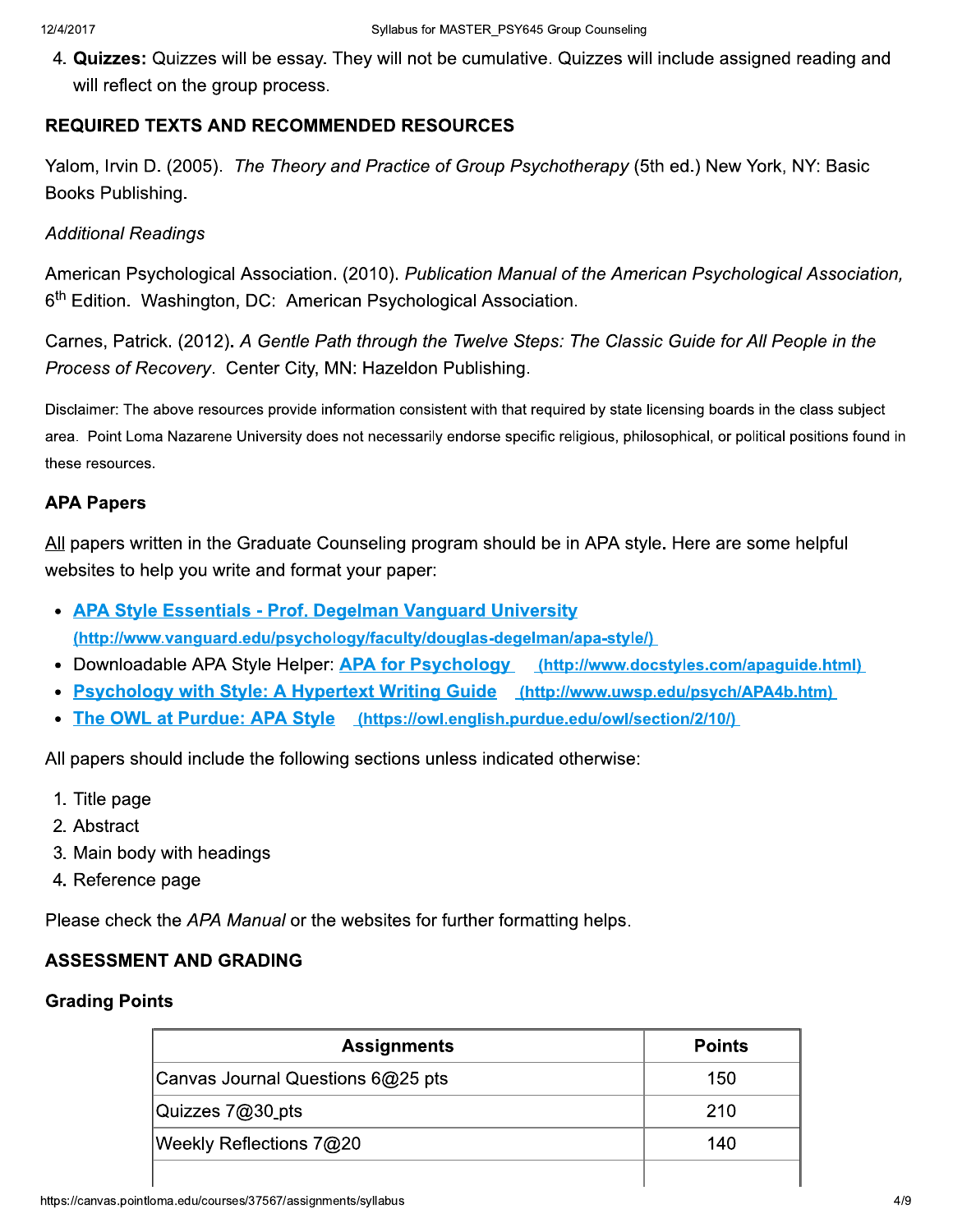| Papers<br>Attendance and Participation in Group | 100  |
|-------------------------------------------------|------|
| Total:                                          | 1000 |

#### **Grade Scale**

| <b>Grade Scale Based on Percentage of Points Earned</b> |            |           |               |             |
|---------------------------------------------------------|------------|-----------|---------------|-------------|
| IA 93-100                                               | B+ 87-89   | IC+ 77-79 | D+ 67-69      | $F \leq 59$ |
| A- 90-92                                                | 83-86<br>R | IC 73-76  | D 63-66       |             |
|                                                         | B-80-82    | C-70-72   | $D - 60 - 62$ |             |

- Only grades of C- or better will count toward program GPA.
- A cumulative program GPA of 3.0 or higher is required to graduate.

# **ATTENDANCE POLICY**

Regular and punctual attendance at all class sessions is considered essential to optimum academic achievement. Therefore, regular attendance and participation in each course are minimal requirements. Absences are counted from the first official meeting of the class regardless of the date of the student's enrollment. If more than 20 percent of the classes are reported as missed, the faculty member may initiate the student's de-enrollment from the course without advance notice to the student. If the date of deenrollment is past the last date to withdraw from a class, the student will be assigned a grade of "F" or "NC." There are no refunds for courses where a de-enrollment was processed.

A student who registers late must therefore be exceptionally careful about regular attendance during the remainder of the course. Registered students who neither attend the first class session nor inform the instructor of record of their desire to remain in the class may, at the request of the instructor, be removed from the class roster.

Exceptions to the foregoing attendance regulations due to extenuating circumstances beyond the student's control may be granted only by appeal to the Vice Provost for Academic Administration. Students should consult the syllabus of each course for specific applications of and elaborations on the above attendance policy.

If a student misses a class for a University excused absence the student must provide the appropriate documentation to the professor. No penalty will be assessed for an approved University excused absence from class. Any work, assignments, class notes, or other information presented during the class during which the student is absent is the sole responsibility of the student. Please seek this information from fellow students who attended that class session before contacting the professor.

In the event of an officially excused absence on the due date of an assignment, the assignment will be due the next class time. All penalties for late assignments will then be assessed from that revised due date.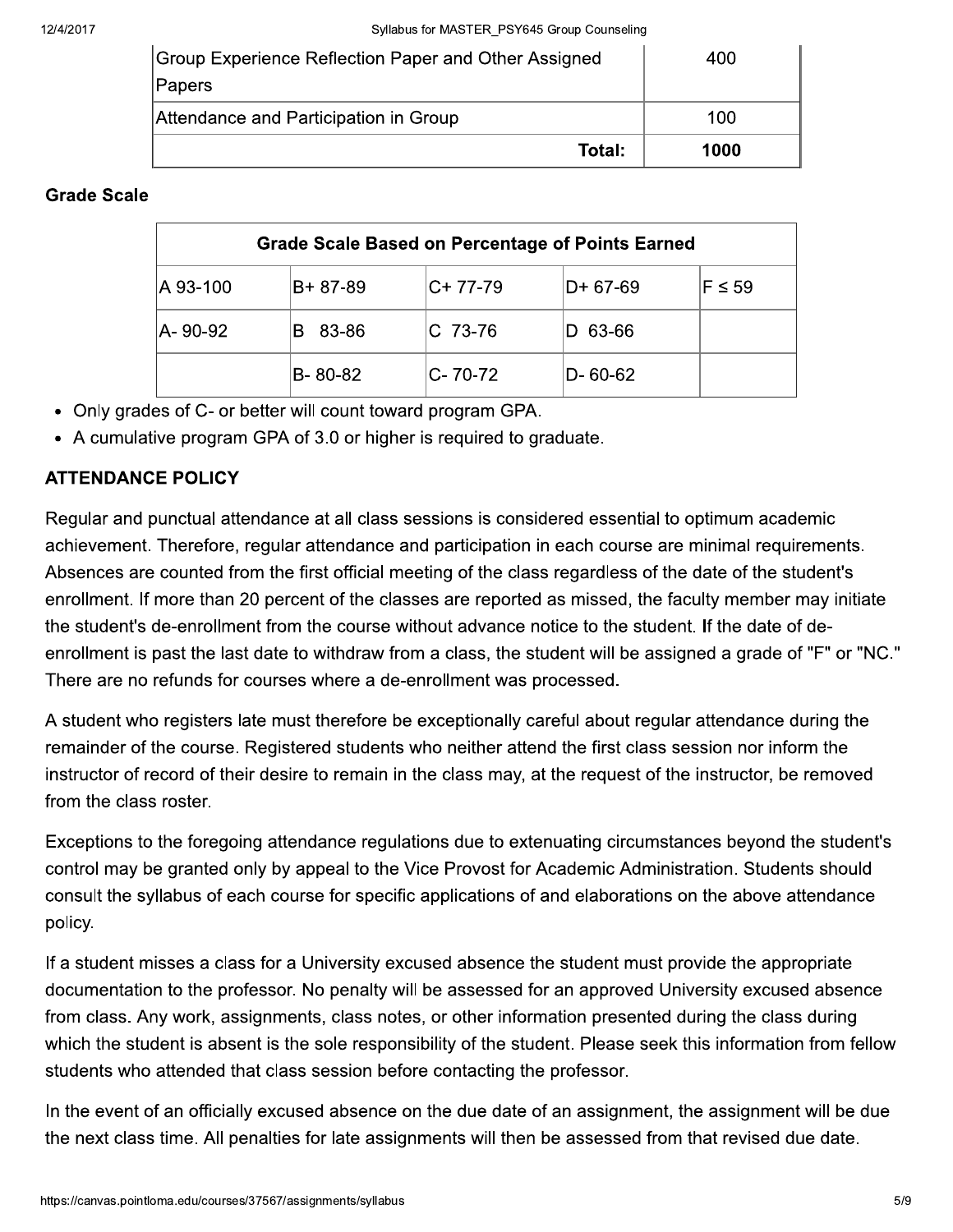Group participation is necessary to demonstrate familiarity with the assignments and the ability to transfer theory into practice. The following criteria will be used to evaluate participation.

- Group discussions and willingness to share
- Appropriateness of comments
- Ability to listen and reflect comments useful for clarification or meaningful contribution to the group.
- Willingness to be transparent.
- Willingness to participate in exercises and simulations.
- Insight and application of insight.
- Sensitivity to participation of others in the class; avoids dominating discussions.
- Group and class participation demonstrates understanding of learned theory.
- Demonstration of authentic empathy and compassion.

#### **FINAL EXAMINATION POLICY**

Successful completion of this class requires taking the final examination on its scheduled day. The final examination schedule is posted on the Class Schedules site. No requests for early examinations will be approved.

#### **SPIRITUAL CARE**

A cornerstone of a PLNU education is helping students realize their mental, physical, social, moral, and spiritual ideals. Understanding and living out a personal commitment to faith and our Wesleyan heritage are means for achieving self-worth and understanding, the motivation for building a just social order. Students receive support to build skills and habits in spiritual formation that motivate a life of service which is lifetime. PLNU encourages community engagement among students, faculty, and staff that honors service to others as an expression of that commitment. There are resources for your Christian faith journey available at Graduate and Professional Student Spiritual Life (https://www.pointloma.edu/opportunities/graduateprofessional-student-spiritual-life).

#### **ACADEMIC ACCOMMODATIONS**

NOTE: It is your responsibility to maintain your class schedule. Should the need arise to drop this course (personal emergencies, poor performance, etc.); you have the responsibility to first contact the professor. Then if no accommodations can be made, you are responsible to follow through (provided the drop date meets the stated calendar deadline established by the University).

If you have a diagnosed disability, please contact the Center for Student Success (CSS) within the first two weeks of class to demonstrate need and to register for accommodations by phone at 619.563.2810.

# **ACADEMIC HONESTY**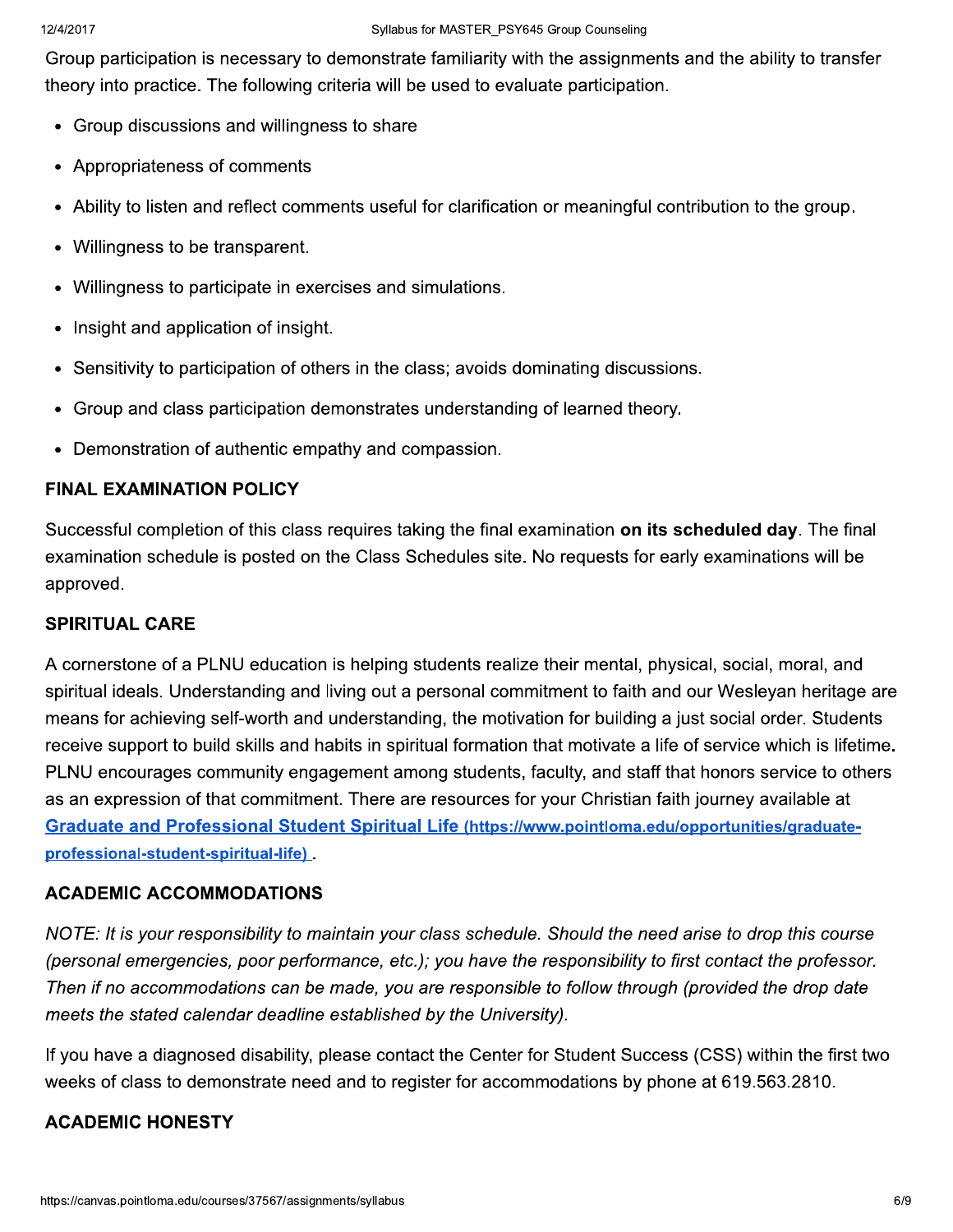Students should demonstrate academic honesty by doing original work and by giving appropriate credit to the ideas of others. As stated in the university catalog, "Academic dishonesty is the act of presenting information, ideas, and/or concepts as one's own when in reality they are the results of another person's creativity and effort. Such acts include plagiarism, copying of class assignments, and copying or other fraudulent behavior on examinations. A faculty member who believes a situation involving academic dishonesty has been detected may assign a failing grade for a) that particular assignment or examination. and/or b) the course." See Academic Policies in the latest **PLNU Catalog (https://catalog.pointloma.edu/)**.

# **PLNU COPYRIGHT POLICY**

Point Loma Nazarene University, as a non-profit educational institution, is entitled by law to use materials protected by the US Copyright Act for classroom education. Any use of those materials outside the class may violate the law.

#### **USE OF TECHNOLOGY**

Point Loma Nazarene University encourages the use of technology for learning, communication, and collaboration. In this course, we will rely on Canvas for accessing course materials, submitting assignments, and collaborating in discussion boards and blogs. We will also use cell phone polling when it enhances our in-class activities. You'll want to make sure you are comfortable with these tools, so take advantage of our computer LabTechs to answer questions and help you with any technology issues. You may also call the Help Desk at x2222.

You are welcome to bring your laptop, iPad, and/or cell phone to class, which we will utilize during many class sessions—but please make sure you use them appropriately and responsibly. If a tech tool becomes a distraction or disruption while class is in session, I will simply invite you to no longer bring it to class.

# **Course Summary:**

| Date             | <b>Details</b>                                                                                                     |                   |
|------------------|--------------------------------------------------------------------------------------------------------------------|-------------------|
| Wed Oct 25, 2017 | <b>WK1: Journal Question</b><br> 5≽<br>(https://canvas.pointloma.edu/courses/37567/assignments/236704)             | due by 11:59pm    |
| Fri Oct 27, 2017 | <b>WK1: Group Reflection</b><br>l₩<br>(https://canvas.pointloma.edu/courses/37567/assignments/236703)              | due by 11:59pm    |
| Mon Oct 30, 2017 | ∌∕<br><b>WK1: Quiz 1 Yalom Chapters 1 and 2</b><br>(https://canvas.pointloma.edu/courses/37567/assignments/236698) | due by 11:59pm    |
|                  | 國<br><b>WK2: Family Tree Analysis Paper</b><br>(https://canvas.pointloma.edu/courses/37567/assignments/236705)     | due by 11:59pm    |
| Wed Nov 1, 2017  | <b>WK2: Journal Question</b><br> ≅⁄∘<br>(https://canvas.pointloma.edu/courses/37567/assignments/236707)            | due by $11:59$ pm |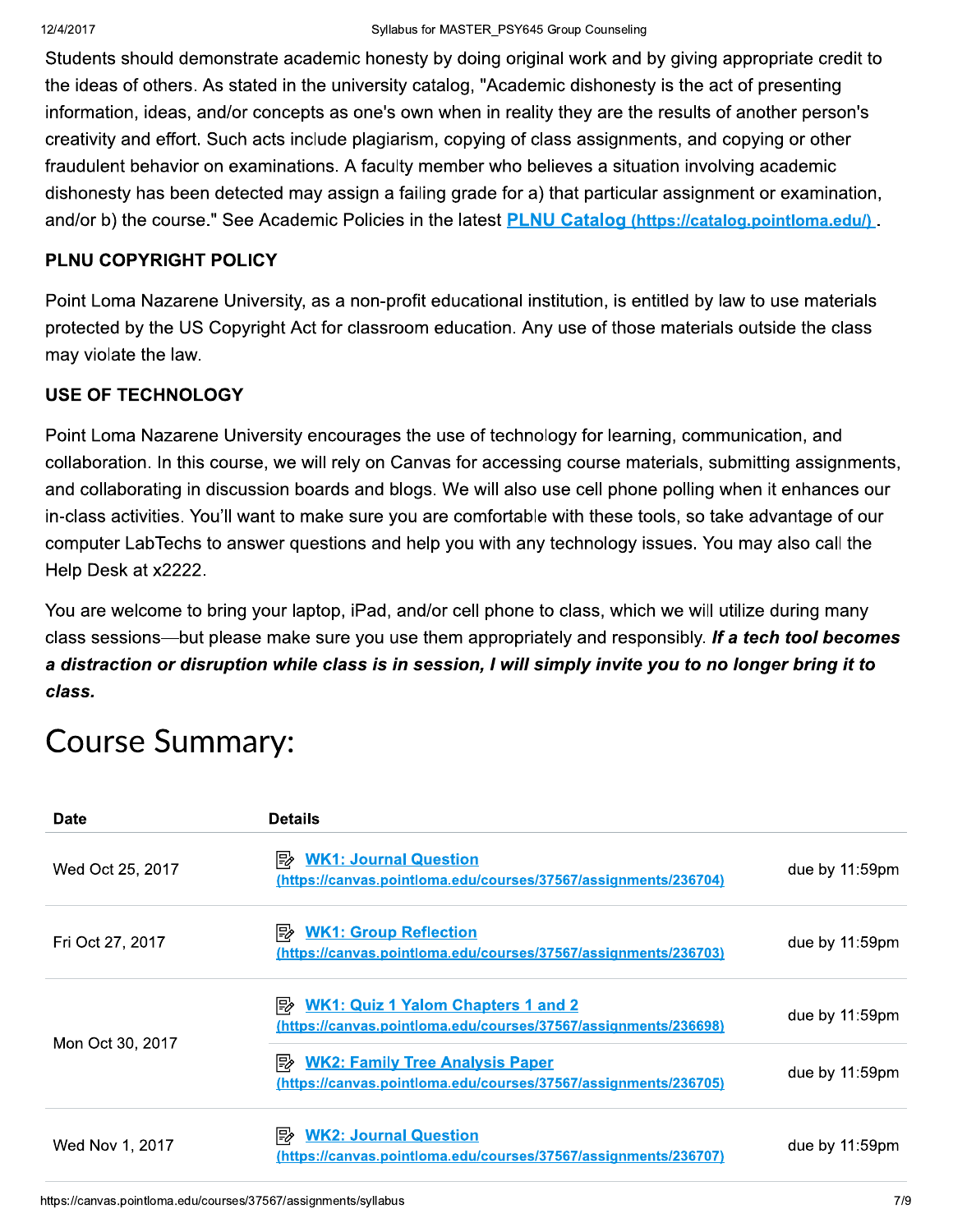| 12/4/2017<br><b>Date</b> | Syllabus for MASTER_PSY645 Group Counseling<br><b>Details</b>                                                        |                |
|--------------------------|----------------------------------------------------------------------------------------------------------------------|----------------|
| Fri Nov 3, 2017          | <b>B</b> WK2: Group Reflection<br>(https://canvas.pointloma.edu/courses/37567/assignments/236706)                    | due by 11:59pm |
| Mon Nov 6, 2017          | <b>WK2: Quiz 2 Yalom Chapter 3</b><br> ≅⁄⊵<br>(https://canvas.pointloma.edu/courses/37567/assignments/236696)        | due by 11:59pm |
| Wed Nov 8, 2017          | <b>WK3: Journal Question</b><br> 5≽<br>(https://canvas.pointloma.edu/courses/37567/assignments/236709)               | due by 3pm     |
| Fri Nov 10, 2017         | <b>B</b> WK3: Group Reflection<br>(https://canvas.pointloma.edu/courses/37567/assignments/236708)                    | due by 11:59pm |
| Sun Nov 12, 2017         | <b>Mid-Course Evaluation</b><br>國<br>(https://canvas.pointloma.edu/courses/37567/assignments/236694)                 | due by 11:59pm |
|                          | <b>B</b> WK3: Quiz 3 Yalom Chapter 6<br>(https://canvas.pointloma.edu/courses/37567/assignments/236693)              | due by 11:59pm |
| Mon Nov 13, 2017         | <b>E</b> WK4: Transference Experience Paper<br>(https://canvas.pointloma.edu/courses/37567/assignments/236712)       | due by 11:59pm |
| Wed Nov 15, 2017         | <b>B</b> WK4: Journal Question<br>(https://canvas.pointloma.edu/courses/37567/assignments/236711)                    | due by 11:59pm |
| Fri Nov 17, 2017         | <b>WK4: Group Reflection</b><br>眕<br>(https://canvas.pointloma.edu/courses/37567/assignments/236710)                 | due by 11:59pm |
| Mon Nov 20, 2017         | <b>WK4: Quiz 4 Yalom Chapter 7</b><br>診<br>(https://canvas.pointloma.edu/courses/37567/assignments/236699)           | due by 11:59pm |
| Wed Nov 22, 2017         | <b>WK5: Journal Question</b><br>⊯∕<br>(https://canvas.pointloma.edu/courses/37567/assignments/236714)                | due by 11:59pm |
| Fri Nov 24, 2017         | <b>WK5: Group Reflection</b><br> ⊧≽<br>(https://canvas.pointloma.edu/courses/37567/assignments/236713)               | due by 11:59pm |
| Wed Nov 29, 2017         | <b>WK6: Journal Question</b><br>⊯∕<br>(https://canvas.pointloma.edu/courses/37567/assignments/236716)                | due by 11:59pm |
| Fri Dec 1, 2017          | <b>WK6: Group Reflection</b><br>⊯<br>(https://canvas.pointloma.edu/courses/37567/assignments/236715)                 | due by 11:59pm |
| Mon Dec 4, 2017          | <b>WK6: Quiz 5 Yalom Chapters 8 and 10</b><br> 5≽<br>(https://canvas.pointloma.edu/courses/37567/assignments/236697) | due by 11:59pm |